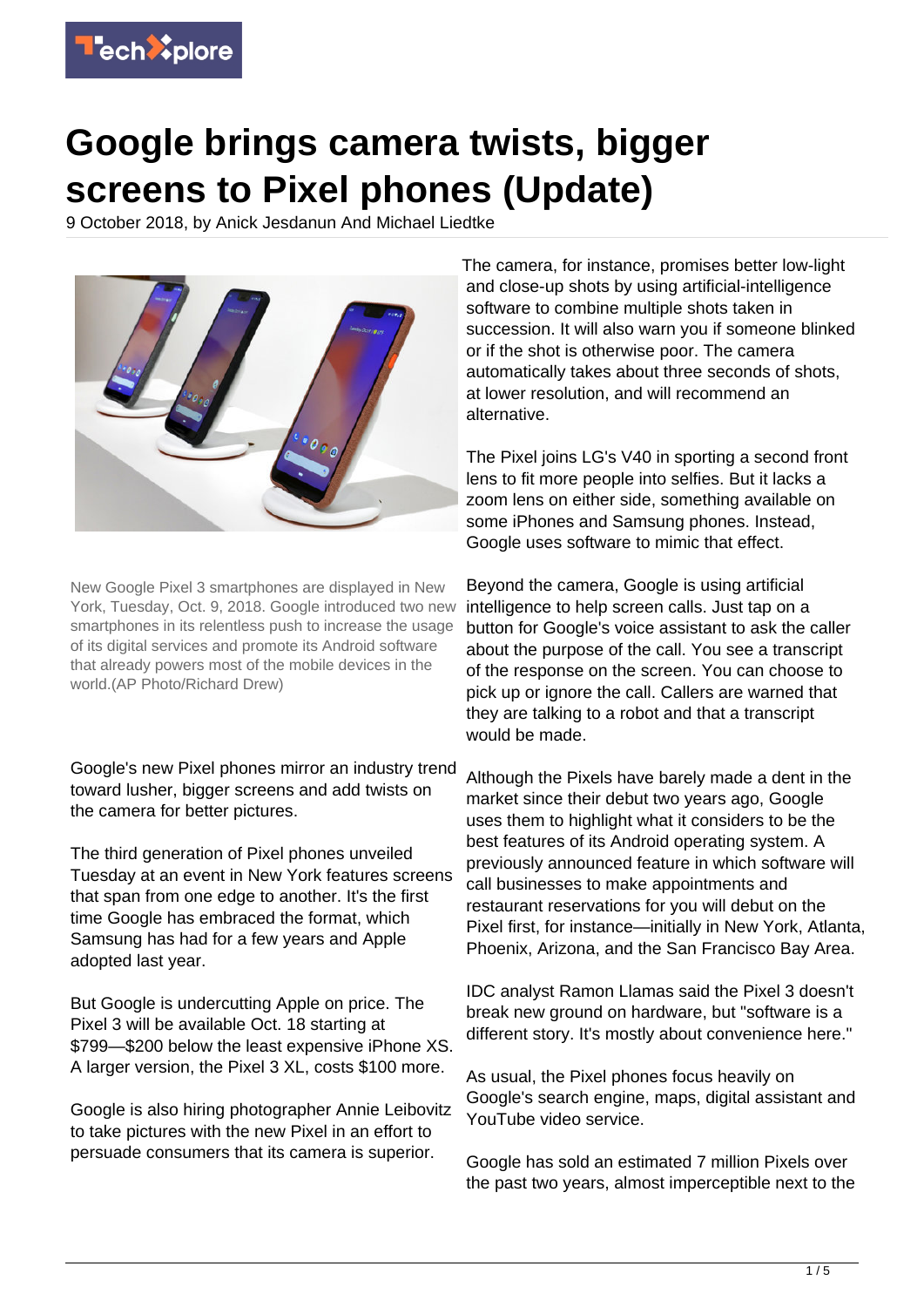

3.6 billion phones shipped during that time, according to IDC. Apple alone sold 388 million iPhones during the same period.





A Google Pixel 3 smartphone is photographed in New York, Tuesday, Oct. 9, 2018. The third generation of Pixel phones comes in two sizes, and both feature highdefinition screens that span from one edge to another. (AP Photo/Richard Drew)

The Google Pixel Slate, with keyboard and stylus, is displayed in New York, Tuesday, Oct. 9, 2018. Google introduced two new smartphones in its relentless push to increase the usage of its digital services and promote its Android software that already powers most of the mobile devices in the world. (AP Photo/Richard Drew)



A Google Home Hub is displayed in New York, Tuesday, Oct. 9, 2018. Google rolled out a new device called Home Hub that couples a small display screen with an internet-connected speaker. (AP Photo/Richard Drew)



The Google Home Hub, left, Pixel Slate, center, and two new smartphones are displayed in New York, Tuesday, Oct. 9, 2018. Google's new Pixel phones mirror the industry trend moving the devices toward lusher, bigger screens and add new twists on the camera for taking better selfies and other pictures. (AP Photo/Richard Drew)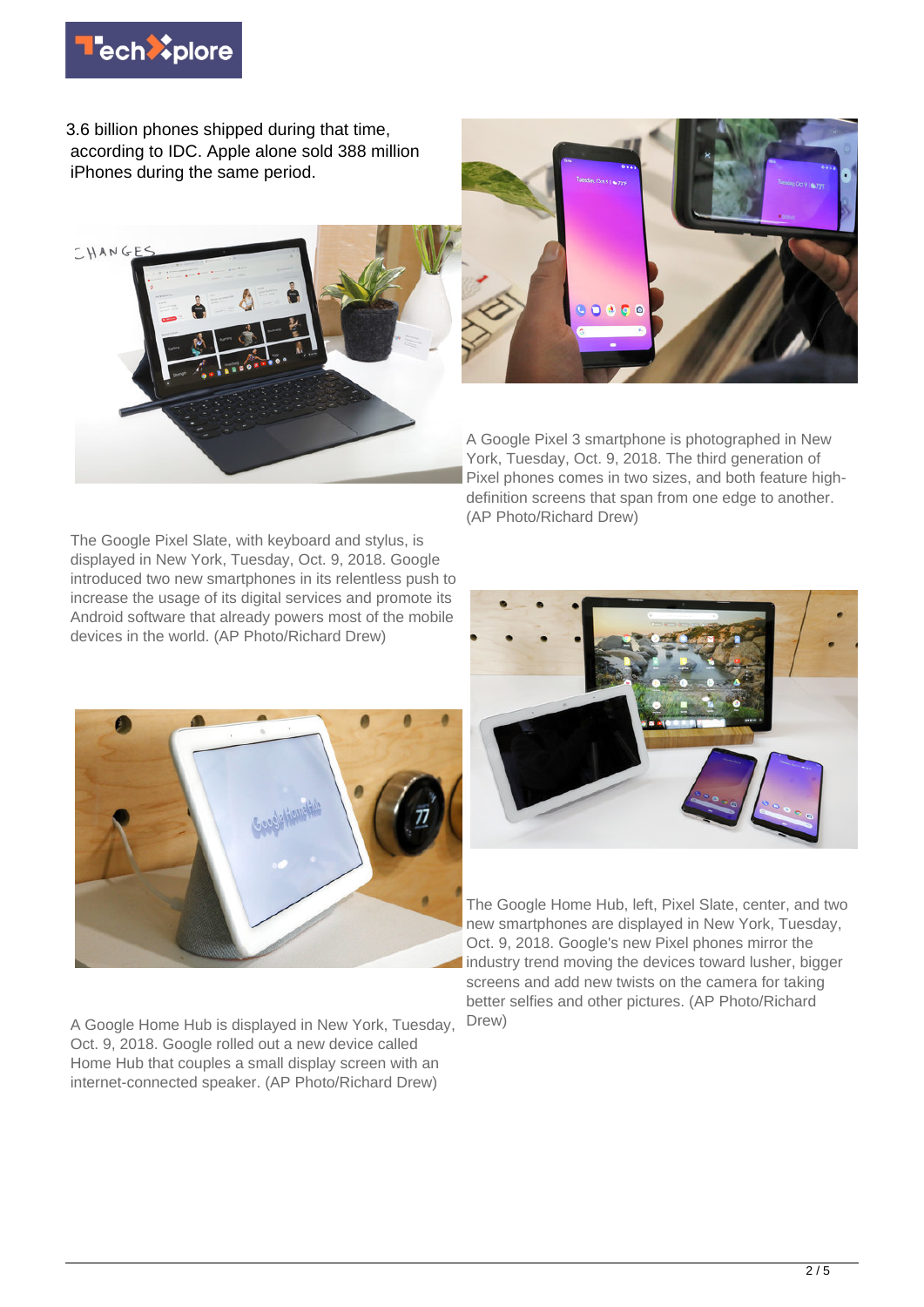



Trond Wuellner, Google's Director of Product Management, talks about the Pixel Slate during a introduced two new smartphones in its relentless push to increase the usage of its digital services and promote its Android software that already powers most of the mobile devices in the world. (AP Photo/Richard Drew)

presentation in New York, Tuesday, Oct. 9, 2018. Google presentation in New York, Tuesday, Oct. 9, 2018. Google Rick Osterloh, Google's Senior Vice President of hardware, talks about new Google products during a introduced two new smartphones, the Home Hub, left, and Pixel Slate, center, in its relentless push to increase the usage of its digital services and promote its Android software that already powers most of the mobile devices in the world. (AP Photo/Richard Drew)



Brian Rakowski, Vice President of Product Management at Google, describes their Pixel 3 phone during a presentation in New York, Tuesday, Oct. 9, 2018. Google Management, talks about the new Google Home Hub introduced two new smartphones in its relentless push to increase the usage of its digital services and promote its Android software that already powers most of the mobile devices in the world. (AP Photo/Richard Drew)

Diya Jolly, Google's Vice President of Product during a presentation in New York, Tuesday, Oct. 9, 2018. Google introduced two new smartphones, the Home Hub, and Pixel Slate in its relentless push to increase the usage of its digital services and promote its Android software that already powers most of the mobile devices in the world.(AP Photo/Richard Drew)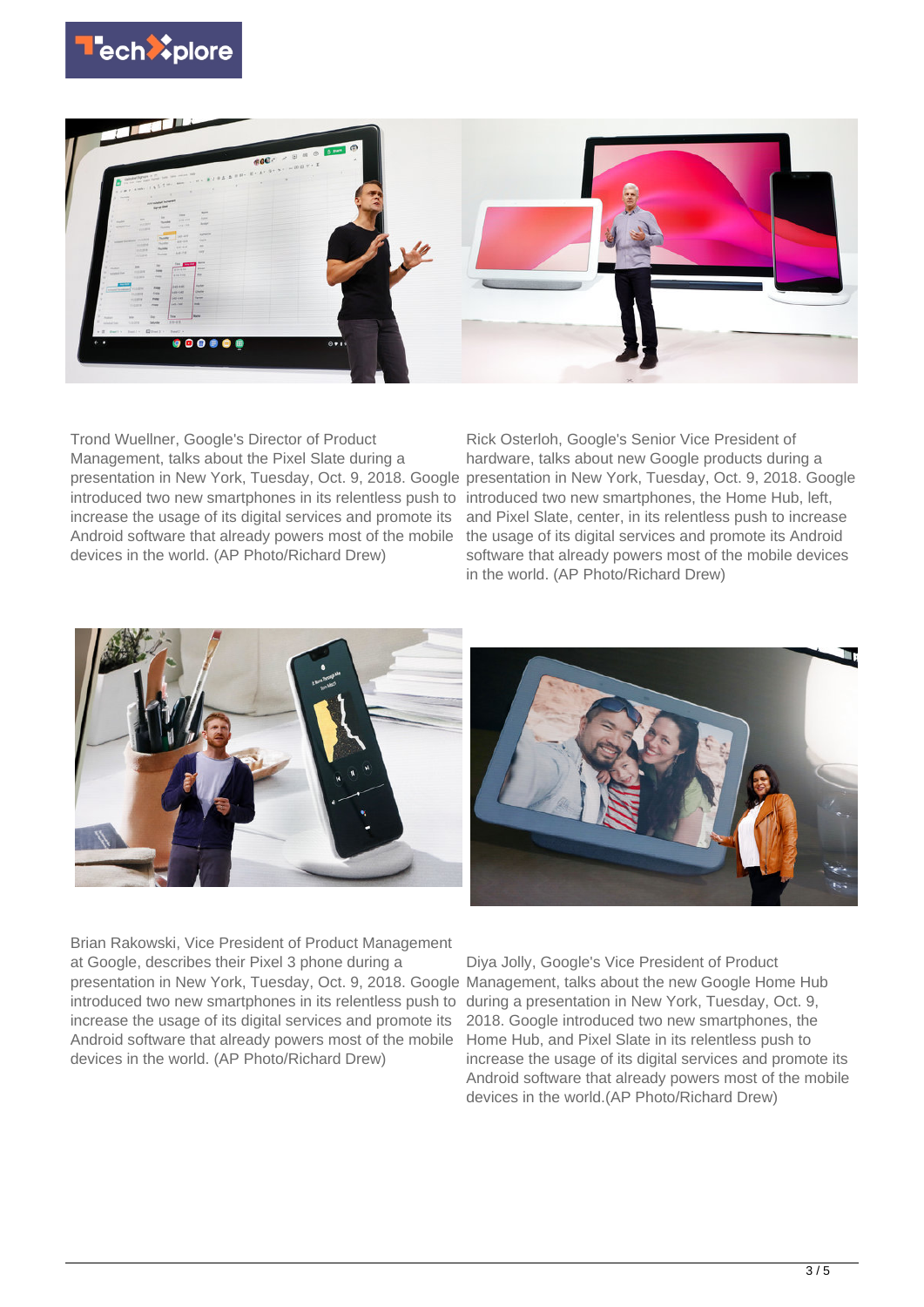



Again, Google is attacking its rivals on price. The Home Hub will sell for \$149 when it comes to stores Oct. 22. The new version Echo Show starts at \$229, while the least expensive Facebook Portal sells for \$199.

There's also an upcoming tablet featuring Google's home-grown Chrome OS system. It will run Android apps, but offer functionality that's closer to a desktop. The Pixel Slate starts at \$599; a keyboard costs \$199 more and a stylus another \$99.

© 2018 The Associated Press. All rights reserved.

Rick Osterloh, Google's Senior Vice President of hardware, talks about new Google products during a presentation in New York, Tuesday, Oct. 9, 2018. Google introduced two new smartphones in its relentless push to increase the usage of its digital services and promote its Android software that already powers most of the mobile devices in the world. (AP Photo/Richard Drew)

Tuesday's announcements come a day after Google disclosed a flaw that could have exposed personal information of up to 500,000 users of its Plus social network. Google declined to address that further Tuesday, though executives emphasized privacy and security throughout the event in New York.

For instance, the camera's features for better shots will take advantage of software on the device itself, so that nothing gets sent to Google's servers—unless you enable a backup feature with Google Photos. The Pixel 3 will have a new chip, called Titan, to store keys to the most sensitive information, including those needed to unlock the phone and descramble stored data. Many other phones already have similar hardware for security.

Google also rolled out Home Hub, which couples a small display screen with an internet-connected speaker. That's similar to Amazon's Echo Show and a new Facebook device called Portal. In another apparent nod to privacy concerns, Google didn't put a camera on its Home Hub like Amazon and Facebook did with their respective devices to enable video calls.